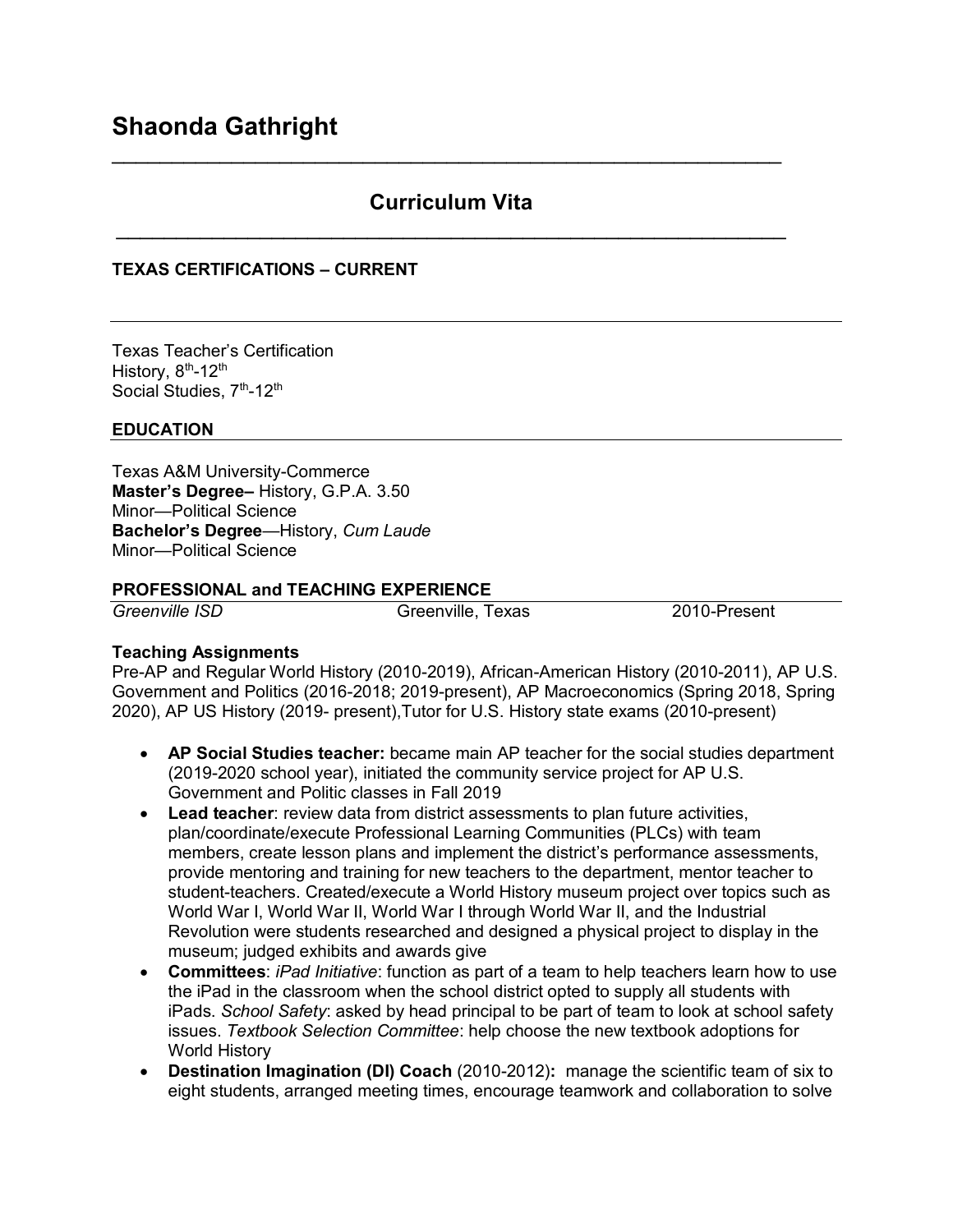# **Shaonda Gathright**

Page 2

the team challenge and the instant challenges. Participated in workshops, won at regionals and went to state

| Paris Junior College, Greenville Campus | Paris, Texas | 2014-Present |
|-----------------------------------------|--------------|--------------|
|-----------------------------------------|--------------|--------------|

# **Adjunct Faculty**

Federal Government (Spring 2015 to present) and State/Local Government (Fall 2014 to present): prepare lectures and assignments, create syllabi, teach long-distance learning classes facilitated with the use of Blackboard on-line learning center, bring current events into class discussions, create and analyze survey data on different issues, all classes have a research project

| <b>Texas A&amp;M University-Commerce</b> | Commerce, Texas | 2006-2009 |
|------------------------------------------|-----------------|-----------|
|------------------------------------------|-----------------|-----------|

### **Graduate Assistant/Teaching Assistant**

- As a graduate assistant, provided administrative and research support to the professors.
- Worked in the office of both History and Political Science Departments: greeted visitors, assisted professors with copies and faxes, provided communication, both written and oral to faculty and visitors
- Administered the practice History/Social Studies exam for future teachers in public educational programs.
- Organize and manage paperwork for search committees on filling empty faculty positions
- Helped set-up History Day, 2007-2008
- Served as judge for Regional History Day competition, reporting the scores in determining the winners' ranking
- Taught U.S. History 1301 (5 sections) and 1302 (3 sections)
- Attended department award/social functions

# **Proctor for Testing Center**

- Checked in and confirmed registered examinees
- Enforced testing procedures
- Proctored state and national exams: LSAT, SAT, all Texas Teacher Certifications exams, and the TSI
- Ensured examinees received high standards of testing integrity

# **PROFESSIONAL WORKSHOPS**

| Teaching about the Holocaust, United States Holocaust Memorial Museum                   | Region 10                      |  |  |
|-----------------------------------------------------------------------------------------|--------------------------------|--|--|
| Advance Placement Annual Conference, 2015                                               | Austin, TX                     |  |  |
| The Library of Congress 2011 Teaching with Primary Sources Institute at The Sixth Floor |                                |  |  |
| Museum at Dealey Plaza                                                                  |                                |  |  |
| Holocaust and Human Rights Conference, 2013                                             | <b>Dallas Holocaust Museum</b> |  |  |
| Global Classroom Workshop 2017, World Affairs Council                                   | Region 10                      |  |  |
| Winning the War: America, Foreign Policy, and the Holocaust                             | University of Texas at Dallas  |  |  |
| Integrating Critical Thinking into Every Lesson                                         | GISD                           |  |  |